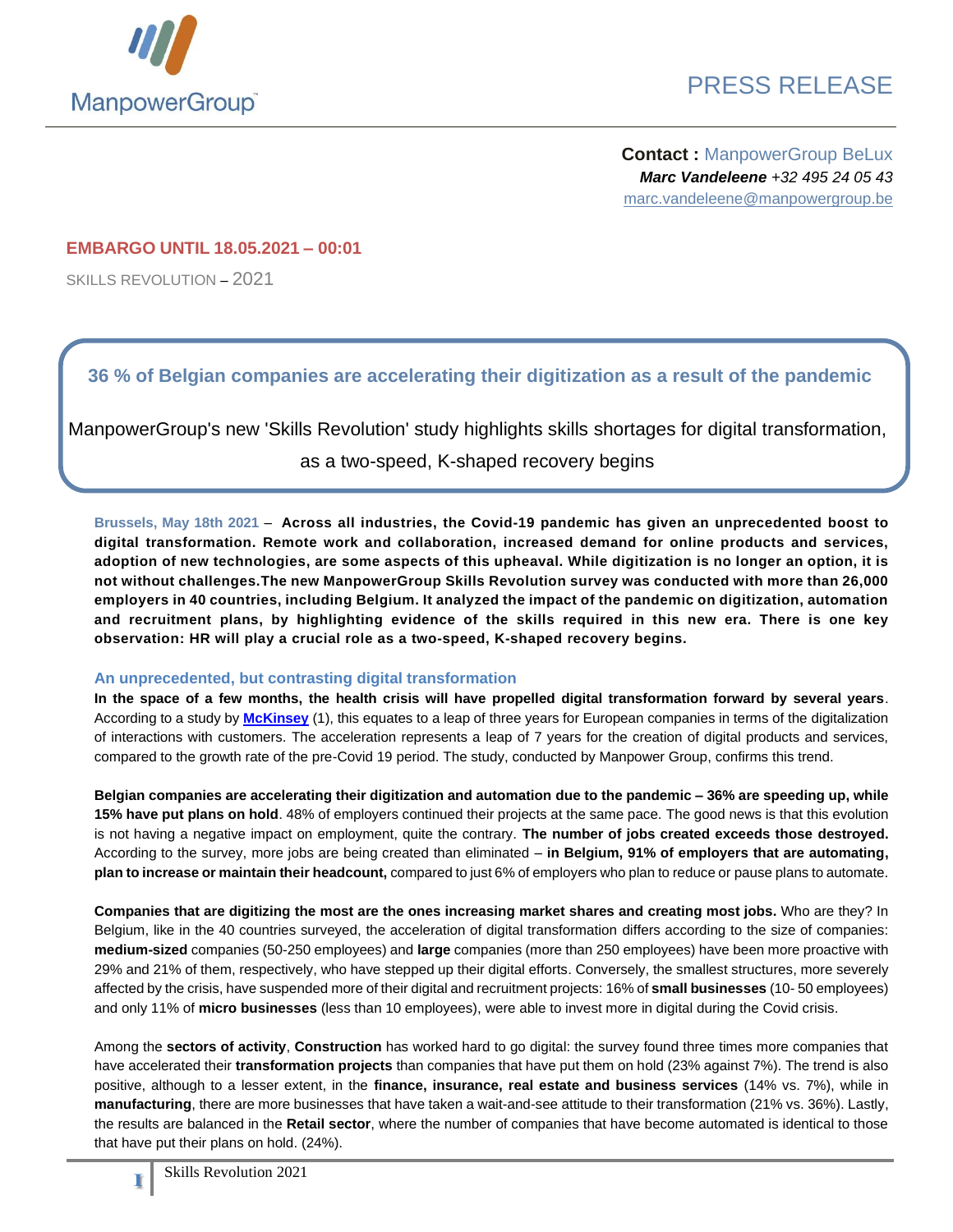

**All companies must find new models to accomplish their past activity, or else completely reinvent themselves,** the study suggests. Faced with the closure of many points of sale, the clothing sector, for example, has been creative: online presentations and fashion shows, testing products in augmented reality, etc. All sectors combined, e-commerce is no longer marginal[: Belgians'](https://www.creditexpo.be/fr/en-2020-les-ventes-de-produits-en-ligne-ont-augmente-aussi-rapidement-pendant-le-confinement-quen-periode-de-reouverture-des-commerces/)  [online spending increased by a third during the pandemic.](https://www.creditexpo.be/fr/en-2020-les-ventes-de-produits-en-ligne-ont-augmente-aussi-rapidement-pendant-le-confinement-quen-periode-de-reouverture-des-commerces/)

#### **Emergence of a K-shaped recovery and the 3 R's of the Skills Revolution**

According to ManpowerGroup, we are seeing the emergence of a two-speed, K-shaped recovery. **Some industries and individuals are bouncing back faster and better than others**. These are growth sectors, particularly in technologies, digital communication, logistics, health and consultancy services. Many profiles are in demand there, whether they are project managers, engineers, data or risk analysts, digital communication specialists or IT professionals. **On the other side of K**, sectors and individuals risk falling further behind, lagging when confronted with these transformations in the economic world. These are companies that have not invested enough in digital technology and have mainly administrative or low-skilled profiles.

*"By stimulating digitization, the health crisis has increased the polarisation of the workforce between those who have the skills and those who do not, or not enough*" explains Philippe Lacroix, Managing Director of ManpowerGroup . *"Today, the priority on the job market is to help individuals to train in new skills, to upgrade those they already have, or to reorient them towards positions in trades where there are shortages. HR functions are becoming key stakeholders in this digital transformation. The same is true for our sector, and Manpower in particular, at the heart of the job market. Our study highlighted the "3Rs" of the Skills Revolution: renewal, reorientation, and redeployment. Our new global MyPath® program is focused on talent development and the IT services of our Experis brand, offer innovative solutions to the challenges of digital transformation. "*

#### **Soft Skills + Hard Skills = Human Power: Develop technical and behavioral skills**

As organizations transform and digitize at speed and scale, **skills needs are transforming** too. According t[o the Davos](http://www3.weforum.org/docs/WEF_Future_of_Jobs_2018.pdf)  [Economic Forum,](http://www3.weforum.org/docs/WEF_Future_of_Jobs_2018.pdf) by 2025, humans and machines will split work-related tasks 50-50, while 97 million new jobs will emerge in AI, the Green economy and the Care economy. **While the importance of technical skills is undeniable, human skills enhance the employability and resilience of individuals.** However, the ManpowerGroup Skills Revolution study highlights a lack of training in this area: 39% of employers surveyed in Belgium said they had difficulty training their staff in the technical skills most in demand and 45% had even more difficulty teaching them the required soft skills. In a [recent report,](https://www.weforum.org/reports/the-future-of-jobs-report-2020/in-full/executive-summary) the Davos Forum identifies precisely these **"behavioral" skills of the future - the much talked about soft skills -: critical and analytical thinking, complex problem solving, resilience, stress management and flexibility.**

Faced with the difficulties employers experience in sourcing and retaining profiles, ManpowerGroup has launched the **MyPath® program** to support talents confronted with **employability** issues by offering them training courses that promote the acquisition of these new skills, both technical and behavioral. The program is combined with **training courses** set up in academies at Manpower, in particular for logistics and technical profiles, at Experis for IT profiles and at Jefferson Wells for profiles in finance, engineering and life sciences.

Concurrently, through its **Experis** brand, a world leader in its segment, ManpowerGroup **supports organizations with their digital transformation by providing digital services with high added value**. With the development of automation, e-business or teleworking, the demand for services and expertise has increased, in particular in cybersecurity, the cloud, and infrastructure, application management and digital workspace. ManpowerGroup intends to respond by placing people at the heart of its approach.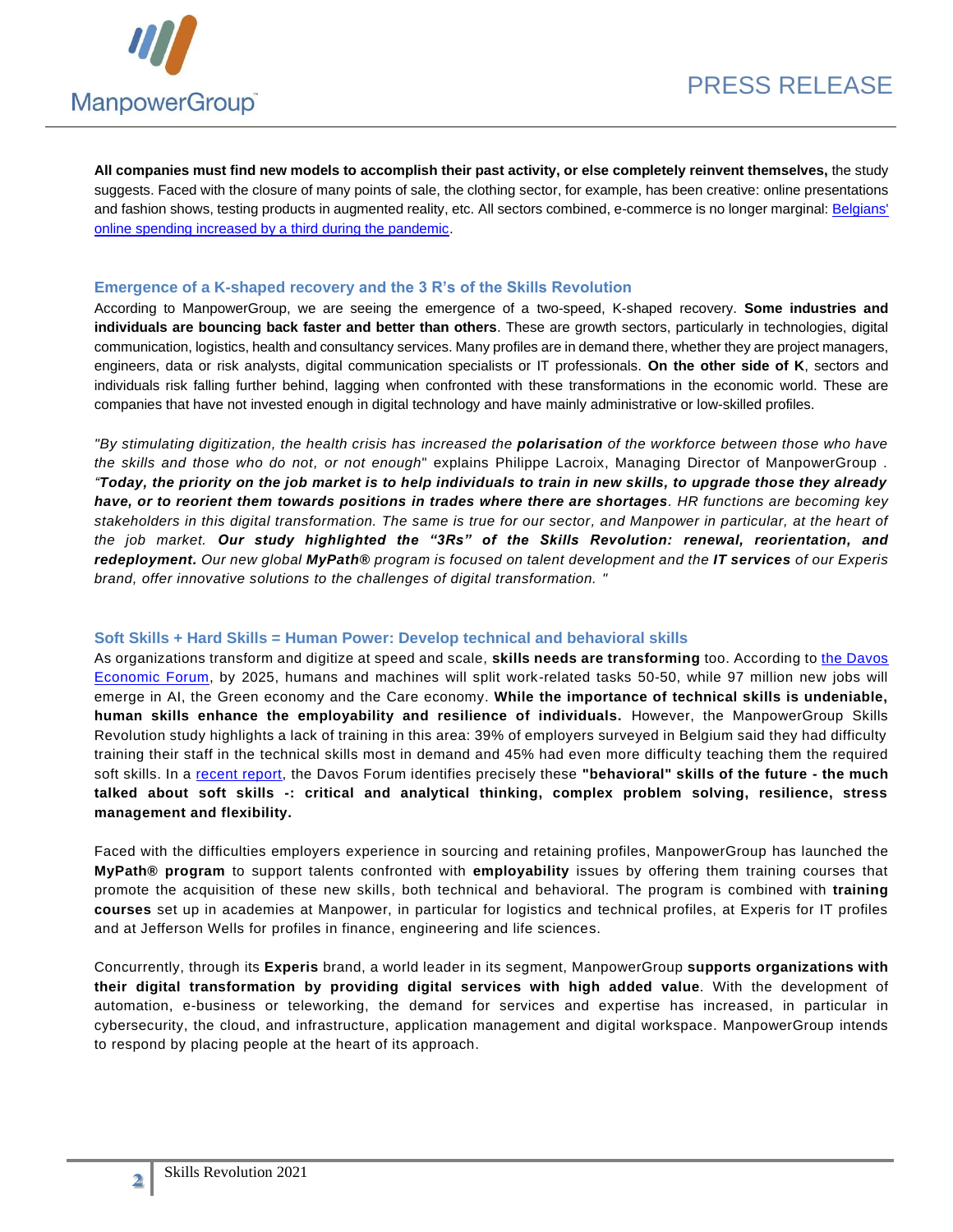

(1) How Covid-19 has pushed companies over the technology tipping point – and transformed business forever - October 5, 2020 | Survey

[https://www.mckinsey.com/business-functions/strategy-and-corporate-finance/our-insights/how-covid-19-has-pushed](https://www.mckinsey.com/business-functions/strategy-and-corporate-finance/our-insights/how-covid-19-has-pushed-companies-over-the-technology-tipping-point-and-transformed-business-forever)[companies-over-the-technology-tipping-point-and-transformed-business-forever](https://www.mckinsey.com/business-functions/strategy-and-corporate-finance/our-insights/how-covid-19-has-pushed-companies-over-the-technology-tipping-point-and-transformed-business-forever)

### (2) Créditexpo.be – 07 january

[https://www.creditexpo.be/fr/en-2020-les-ventes-de-produits-en-ligne-ont-augmente-aussi-rapidement-pendant-le-confinement](https://www.creditexpo.be/fr/en-2020-les-ventes-de-produits-en-ligne-ont-augmente-aussi-rapidement-pendant-le-confinement-quen-periode-de-reouverture-des-commerces/)[quen-periode-de-reouverture-des-commerces/](https://www.creditexpo.be/fr/en-2020-les-ventes-de-produits-en-ligne-ont-augmente-aussi-rapidement-pendant-le-confinement-quen-periode-de-reouverture-des-commerces/)

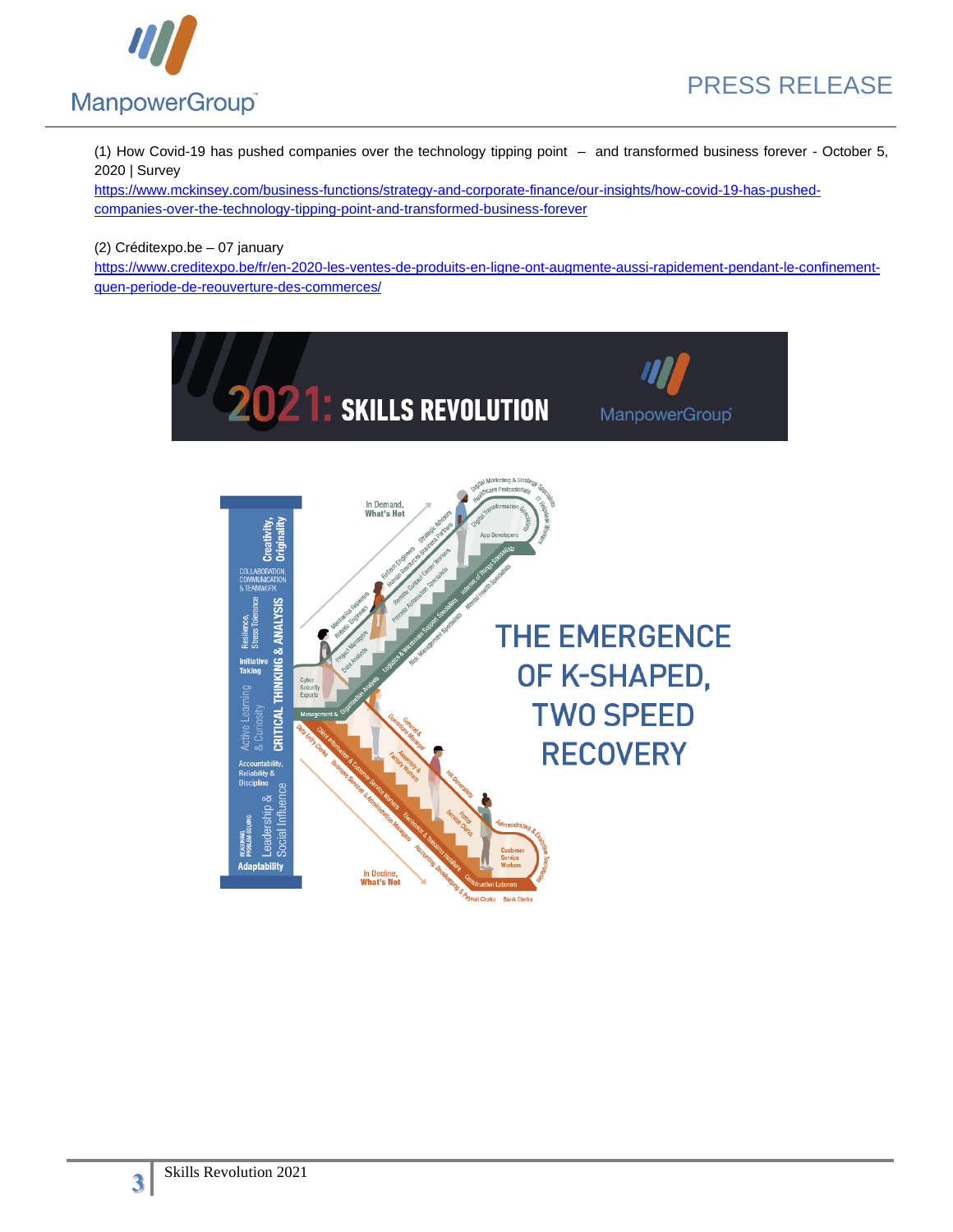

# PRESS RELEASE





### THOSE COMPANIES THAT ARE DIGITIZING **MOST ARE CREATING MOST JOBS**



36% of Belgian companies are accelerating their digitization and automation as a result of the pandemic







### MEDIUM AND LARGE COMPANIES IN BELGIUM ARE MOST LIKELY TO ACCELERATE DIGITIZATION AS A RESULT OF THE PANDEMIC